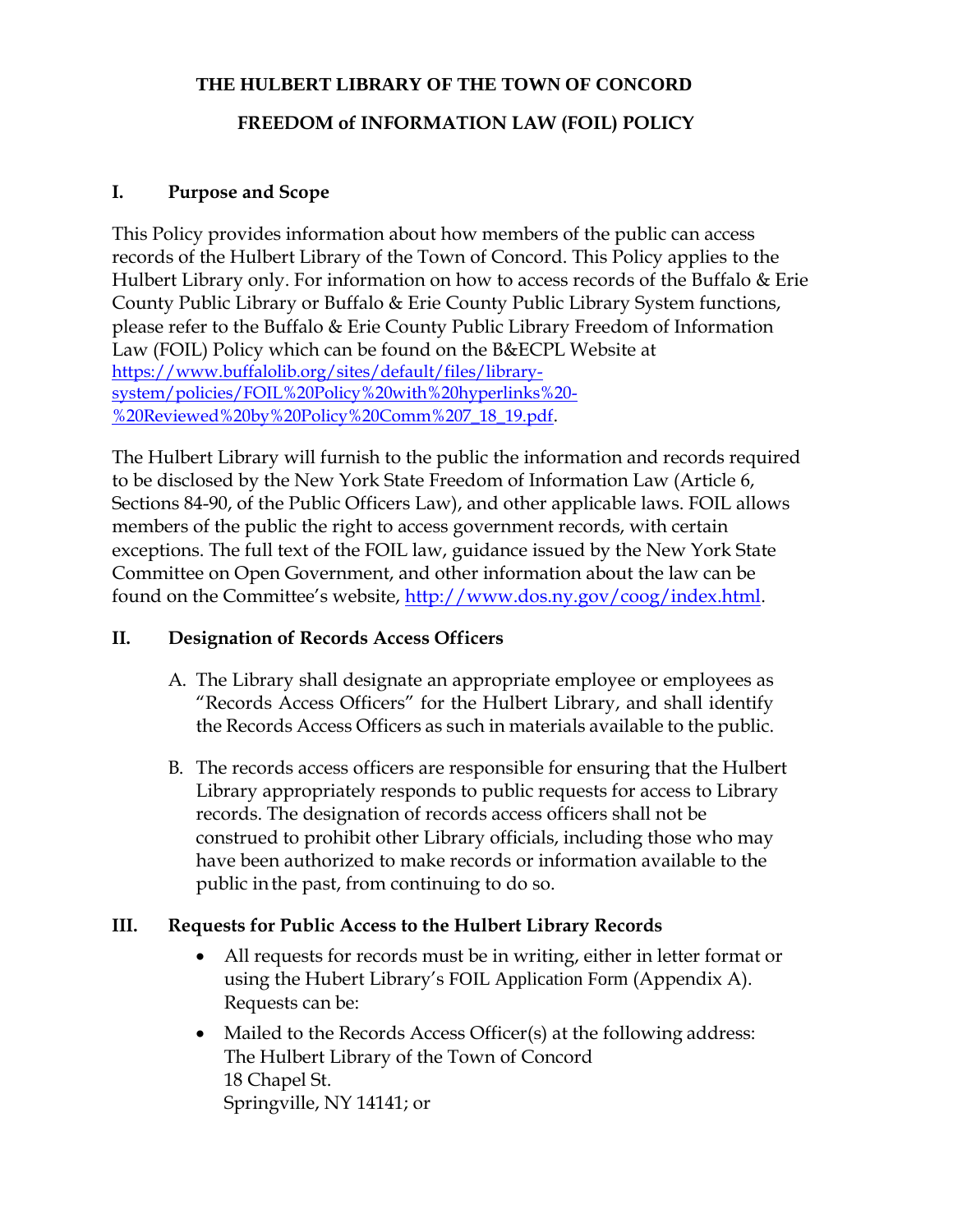- Faxed to (716)592-0399; or
- E-mailed to the Records Access Officer at [MorrisJ@buffalolib.org](mailto:MorrisJ@buffalolib.org)
- B. All requests for access to records must include contact information of the requestor, including a telephone number and mailing address.
- C. All requests must include a detailed description of the records that are being sought including, but not limited to, dates, titles, file designations, or any other information that will assist the Hulbert Library in locating the requested records.

# **IV. Hulbert Library Response to Requests for Public Records**

- A. Within five (5) business days of the receipt of a compliant written request, the Hulbert Library will:
	- 1. Make the record available to the requestor;
	- 2. Furnish a written acknowledgement of the receipt of the request and a statement of the approximate date when the information will be made available; or
	- 3. Deny access in writing, and state the basis for denying access.
- B. A denial of access to any record will be sent in writing, and will summarize the reason for the denial, and provide information on how to appeal such denial.
- C. If the Hulbert Library does not respond to a request in accordance with Section IV.A, the request should be considered to have been denied.

## **V. Appealing a Denial of Access**

- A. All appeals of a denial of a request for a Hulbert Library record must be submitted in writing within 30 days of the denied request, either in letter format or using Hulbert Library's FOIL Appeal Form (Appendix B). An appeal may be
	- Mailed to: The Hulbert Library of the Town of Concord 18 Chapel St. Springville, NY 14141; or
	- Faxed to (716)592-0399; or
	- E-mailed to [MorrisJ@buffalolib.org](mailto:MorrisJ@buffalolib.org)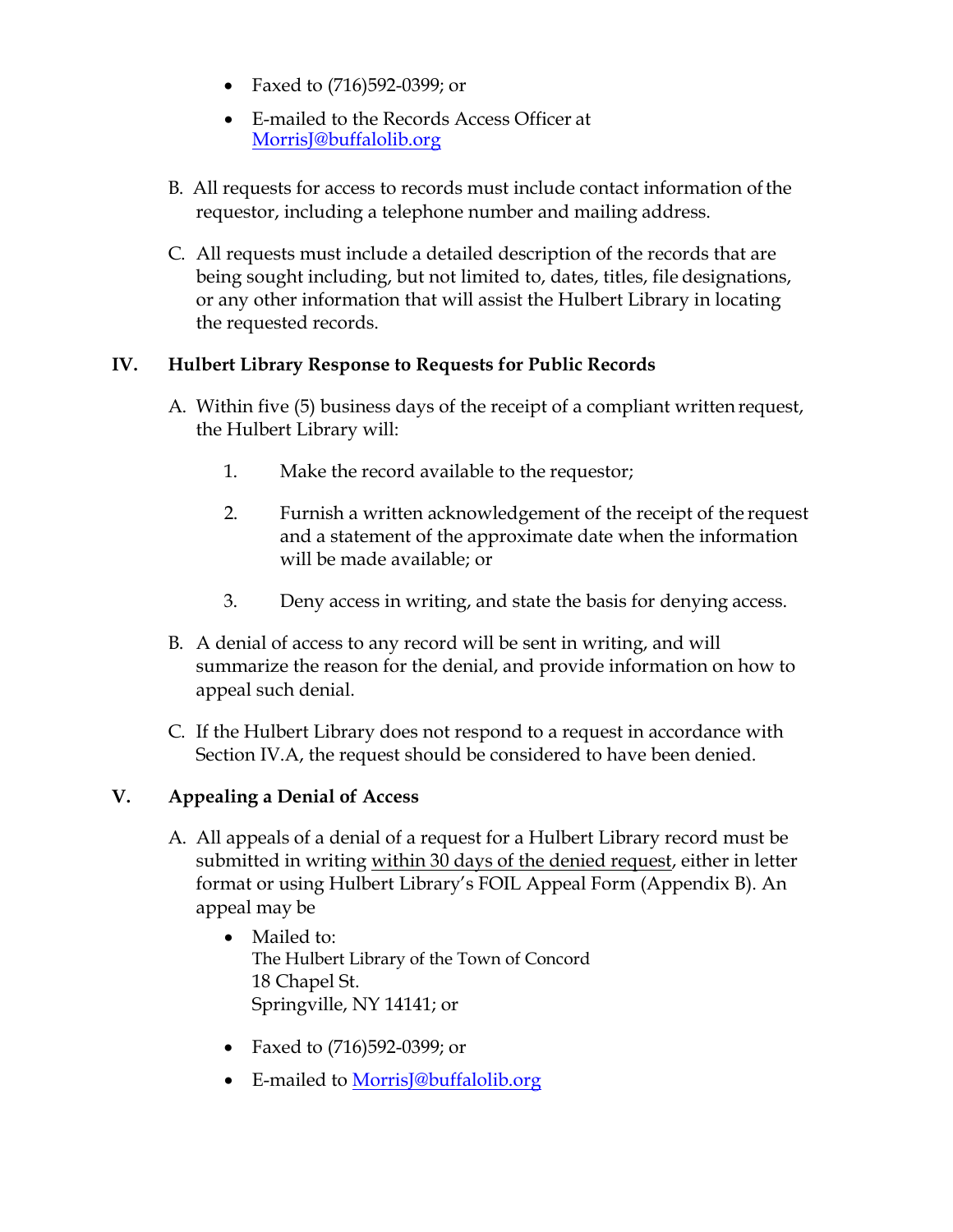- B. The Hulbert Library's FOIL Appeals Officer shall be a subset of the Hulbert Library's Board of Trustees.
- C. An appeal must include the date of the original FOIL request, a detailed description of the records that are being sought including but notlimited to dates, titles, file designations, or any other information that will help the Hulbert Library to find the requested records, and the reason provided for the denial.
- D. The Hulbert Library's FOIL Appeals Officers will independently review the withheld records and the basis for withholding them. The Hulbert Library's FOIL Appeals Officers will respond in writing to the appealing party within ten (10) business days after the appeal is perfected with his or her determination as to whether the requested records were properly withheld or must be released.
- E. Copies of all appeals and the determinations will be sent by the Hulbert Library to the Committee on Open Government pursuant to Section 89(4)(a) of the Public Officers Law.

## **VI. Fees**

- A. The Hulbert Library reserves the right to charge the requestor for costs in accordance with Sections  $87(1)(b)(iii)$  and  $87(1)(b)$  and (c) of the Public Officers law.
- B. There shall be no fee charged for merely inspecting or searching for records.

Approved December 10th, 2020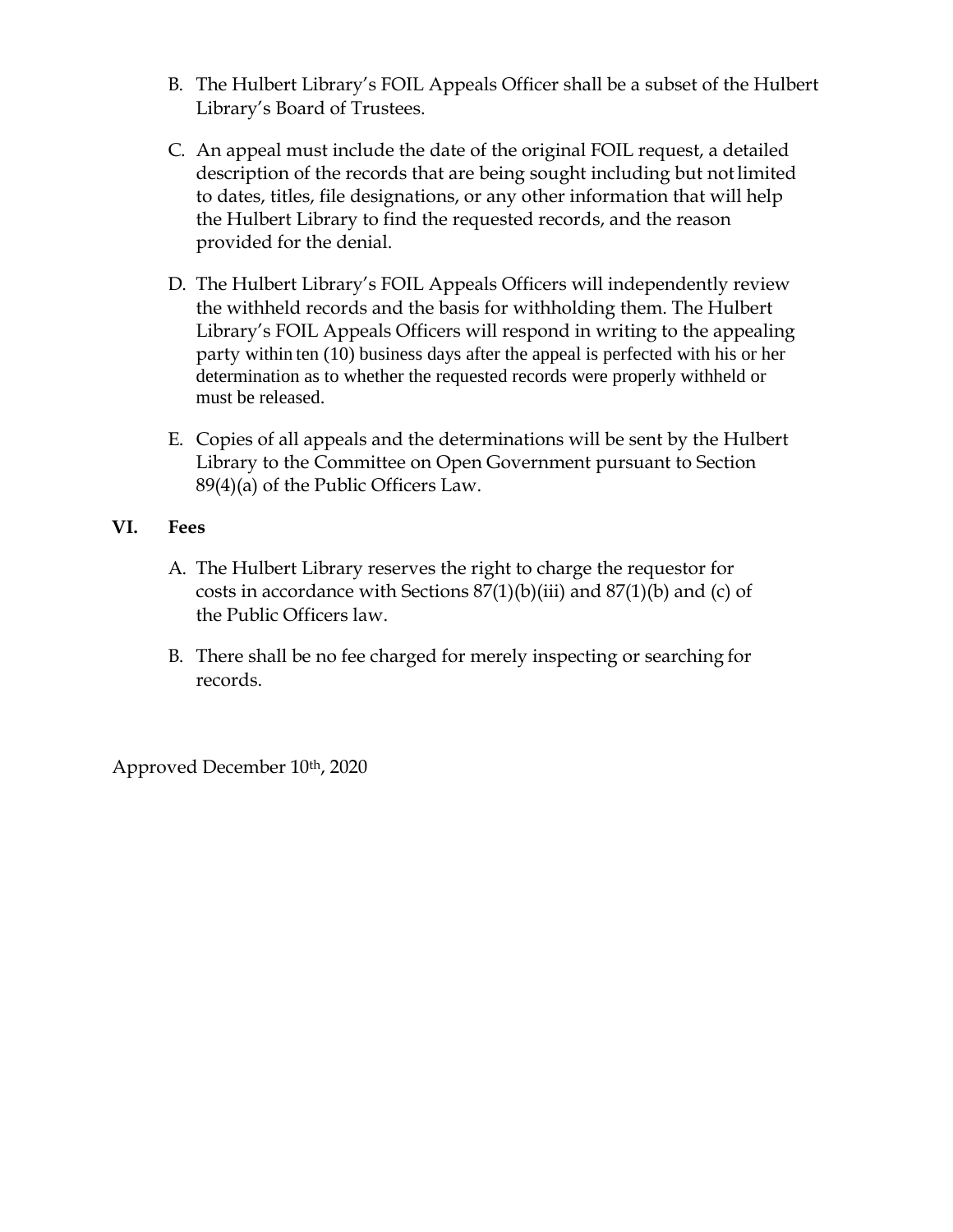#### **APPENDIX A**

#### **HULBERT LIBRARY OF THE TOWN OF CONCORD**

#### **FREEDOM OF INFORMATION LAW (FOIL) APPLICATION FOR PUBLIC ACCESS TO RECORDS**

### MAIL TO: FOIL Records Access Officer The Hulbert Library of the Town of Concord 18 Chapel St. Springville, NY 14141

I hereby apply to (1) inspect ( ) OR (2) obtain a copy of ( ) the following record:

| Signature                                                                                                                                                                                                           | Date                                                                                                                                    |  |
|---------------------------------------------------------------------------------------------------------------------------------------------------------------------------------------------------------------------|-----------------------------------------------------------------------------------------------------------------------------------------|--|
| <b>Print Name</b>                                                                                                                                                                                                   | Telephone                                                                                                                               |  |
| Representing                                                                                                                                                                                                        | e-mail                                                                                                                                  |  |
| <b>Mailing Address</b>                                                                                                                                                                                              |                                                                                                                                         |  |
| Approved ()                                                                                                                                                                                                         | FOR AGENCY USE ONLY                                                                                                                     |  |
| Denied (for the reason(s) checked below)<br>() Confidential Disclosure<br>() Part of investigatory files<br>() Unwarranted invasion of personal privacy<br>found () Record is not maintained by the Hulbert Library | () Record of which the Hulbert Library is legal custodian cannot be<br>() Exempted by statute other than the Freedom of Information Act |  |
| Signature                                                                                                                                                                                                           | Date                                                                                                                                    |  |
| <b>Title</b>                                                                                                                                                                                                        |                                                                                                                                         |  |
|                                                                                                                                                                                                                     |                                                                                                                                         |  |